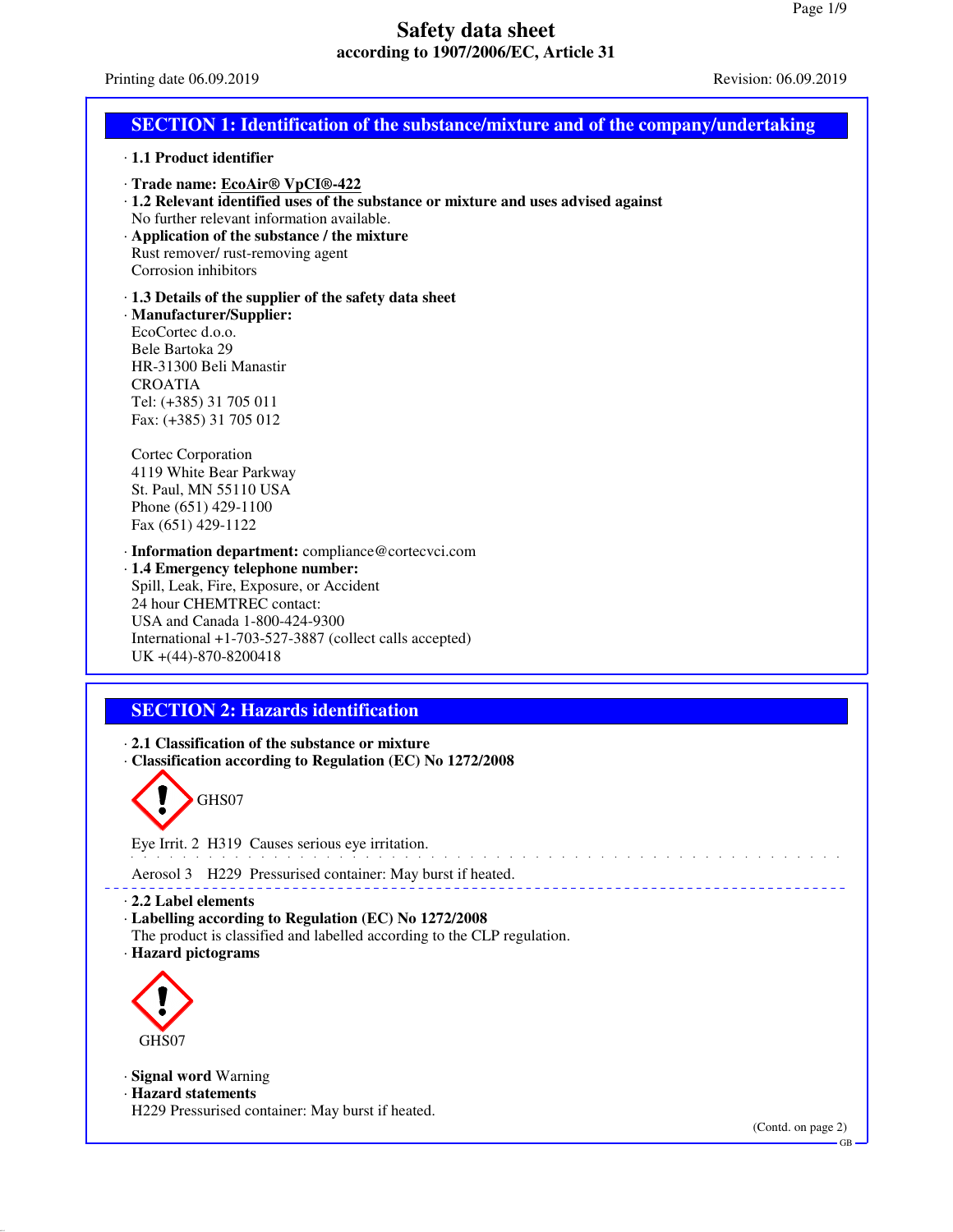Printing date 06.09.2019 Revision: 06.09.2019

### **Trade name: EcoAir® VpCI®-422**

|                                                                                                                                                                                                                                                                                                                                    | (Contd. of page $1$ )                                                                                         |
|------------------------------------------------------------------------------------------------------------------------------------------------------------------------------------------------------------------------------------------------------------------------------------------------------------------------------------|---------------------------------------------------------------------------------------------------------------|
| H319 Causes serious eye irritation.                                                                                                                                                                                                                                                                                                |                                                                                                               |
| · Precautionary statements                                                                                                                                                                                                                                                                                                         |                                                                                                               |
| P <sub>210</sub>                                                                                                                                                                                                                                                                                                                   | Keep away from heat, hot surfaces, sparks, open flames and other ignition sources. No smoking.                |
| P <sub>251</sub>                                                                                                                                                                                                                                                                                                                   | Do not pierce or burn, even after use.                                                                        |
| P <sub>280</sub>                                                                                                                                                                                                                                                                                                                   | Wear eye protection / face protection.                                                                        |
|                                                                                                                                                                                                                                                                                                                                    | P305+P351+P338 IF IN EYES: Rinse cautiously with water for several minutes. Remove contact lenses, if present |
|                                                                                                                                                                                                                                                                                                                                    | and easy to do. Continue rinsing.                                                                             |
| P337+P313                                                                                                                                                                                                                                                                                                                          | If eye irritation persists: Get medical advice/attention.                                                     |
| $P410 + P412$                                                                                                                                                                                                                                                                                                                      | Protect from sunlight. Do not expose to temperatures exceeding 50 $\degree$ C/122 $\degree$ F.                |
| $\cdot$ 2.3 Other hazards                                                                                                                                                                                                                                                                                                          |                                                                                                               |
|                                                                                                                                                                                                                                                                                                                                    | · Results of PBT and vPvB assessment                                                                          |
| $\cdot$ <b>PBT:</b> Not applicable.                                                                                                                                                                                                                                                                                                |                                                                                                               |
| $\mathbf{m}$ $\mathbf{m}$ $\mathbf{v}$ $\mathbf{v}$ $\mathbf{v}$ $\mathbf{v}$ $\mathbf{v}$ $\mathbf{v}$ $\mathbf{v}$ $\mathbf{v}$ $\mathbf{v}$ $\mathbf{v}$ $\mathbf{v}$ $\mathbf{v}$ $\mathbf{v}$ $\mathbf{v}$ $\mathbf{v}$ $\mathbf{v}$ $\mathbf{v}$ $\mathbf{v}$ $\mathbf{v}$ $\mathbf{v}$ $\mathbf{v}$ $\mathbf{v}$ $\mathbf{$ |                                                                                                               |

· **vPvB:** Not applicable.

# **SECTION 3: Composition/information on ingredients**

#### · **3.2 Chemical characterisation: Mixtures**

· **Description:** Mixture of the substances listed below with nonhazardous additions.

#### · **Ingredients:**

| __                                         |                                       |                          |                     |
|--------------------------------------------|---------------------------------------|--------------------------|---------------------|
| $7-92-9$<br>$\mathcal{A}S$ : $\mathcal{T}$ | c <sub>1</sub> tric ac <sub>1</sub> d | H319<br>Eve Irrit<br>៸៸៶ | $-25\%$<br>$10 - 2$ |
| EINECS: 201-069-1                          |                                       |                          |                     |

#### · **Additional information**

The specific chemical identity and/or exact percentage (concentration) of composition has been withheld as a trade secret.

For the wording of the listed hazard phrases refer to section 16.

### **SECTION 4: First aid measures**

#### · **4.1 Description of first aid measures**

- · **After inhalation** Supply fresh air; consult doctor in case of complaints.
- · **After skin contact**
- Immediately wash with water and soap and rinse thoroughly.

If skin irritation continues, consult a doctor.

- · **After eye contact**
- Rinse opened eye for several minutes under running water. If symptoms persist, consult a doctor.
- · **After swallowing** Do not induce vomiting. Immediately call a poison center or a doctor/physician.
- · **4.2 Most important symptoms and effects, both acute and delayed** The symptoms and effects are as expected from the hazards shown in section 2. No specific product related symptoms are known.
- No further relevant information available.
- · **Information for doctor** Show this safety data sheet to the doctor in attendance.
- · **4.3 Indication of any immediate medical attention and special treatment needed** No further relevant information available.

### **SECTION 5: Firefighting measures**

- · **5.1 Extinguishing media**
- · **Suitable extinguishing agents** Use fire fighting measures that suit the environment.
- · **5.2 Special hazards arising from the substance or mixture** No further relevant information available.
- · **5.3 Advice for firefighters** Self-contained breathing apparatus

(Contd. on page 3)

GB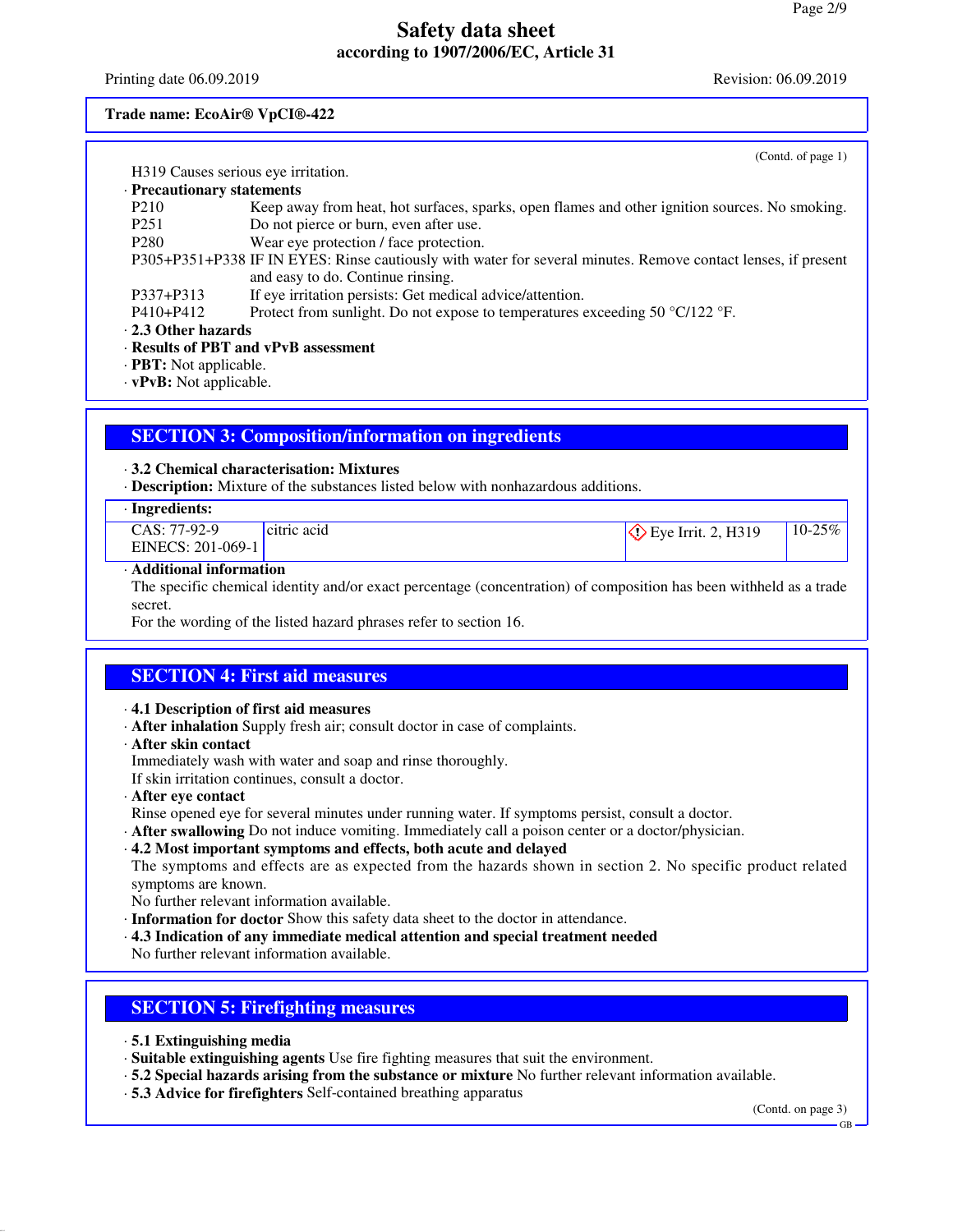Printing date 06.09.2019 Revision: 06.09.2019

(Contd. of page 2)

**Trade name: EcoAir® VpCI®-422**

· **Protective equipment:** Wear self-contained respiratory protective device.

#### **SECTION 6: Accidental release measures**

· **6.1 Personal precautions, protective equipment and emergency procedures**



Wear protective equipment. Keep unprotected persons away.

Ensure adequate ventilation

Keep away from ignition sources

- · **6.2 Environmental precautions:** No special measures required.
- · **6.3 Methods and material for containment and cleaning up:** Ensure adequate ventilation.
- · **6.4 Reference to other sections**

See Section 7 for information on safe handling

See Section 8 for information on personal protection equipment.

See Section 13 for disposal information.

## **SECTION 7: Handling and storage**

· **7.1 Precautions for safe handling** Ensure good ventilation/exhaustion at the workplace.

· **Information about protection against explosions and fires:**



Keep ignition sources away - Do not smoke.

Pressurised container: protect from sunlight and do not expose to temperatures exceeding 50°C, i.e. electric lights. Do not pierce or burn, even after use.

Provide adequate precautions, such as electrical grounding and bonding.

- · **7.2 Conditions for safe storage, including any incompatibilities**
- · **Storage**

· **Requirements to be met by storerooms and receptacles:** Observe official regulations on storing packagings with pressurised containers.

- · **Information about storage in one common storage facility:**
- Do not store together with alkalis (caustic solutions). Store away from foodstuffs.

Store away from oxidising agents.

· **Further information about storage conditions:** Keep receptacle tightly sealed.

· **Storage class** 2 B

· **7.3 Specific end use(s)** No further relevant information available.

## **SECTION 8: Exposure controls/personal protection**

· **Additional information about design of technical systems:** No further data; see item 7.

- · **8.1 Control parameters**
- · **Components with limit values that require monitoring at the workplace:**

The product does not contain any relevant quantities of materials with critical values that have to be monitored at the workplace.

· **Additional information:** The lists that were valid during the creation were used as basis.

(Contd. on page 4)

GB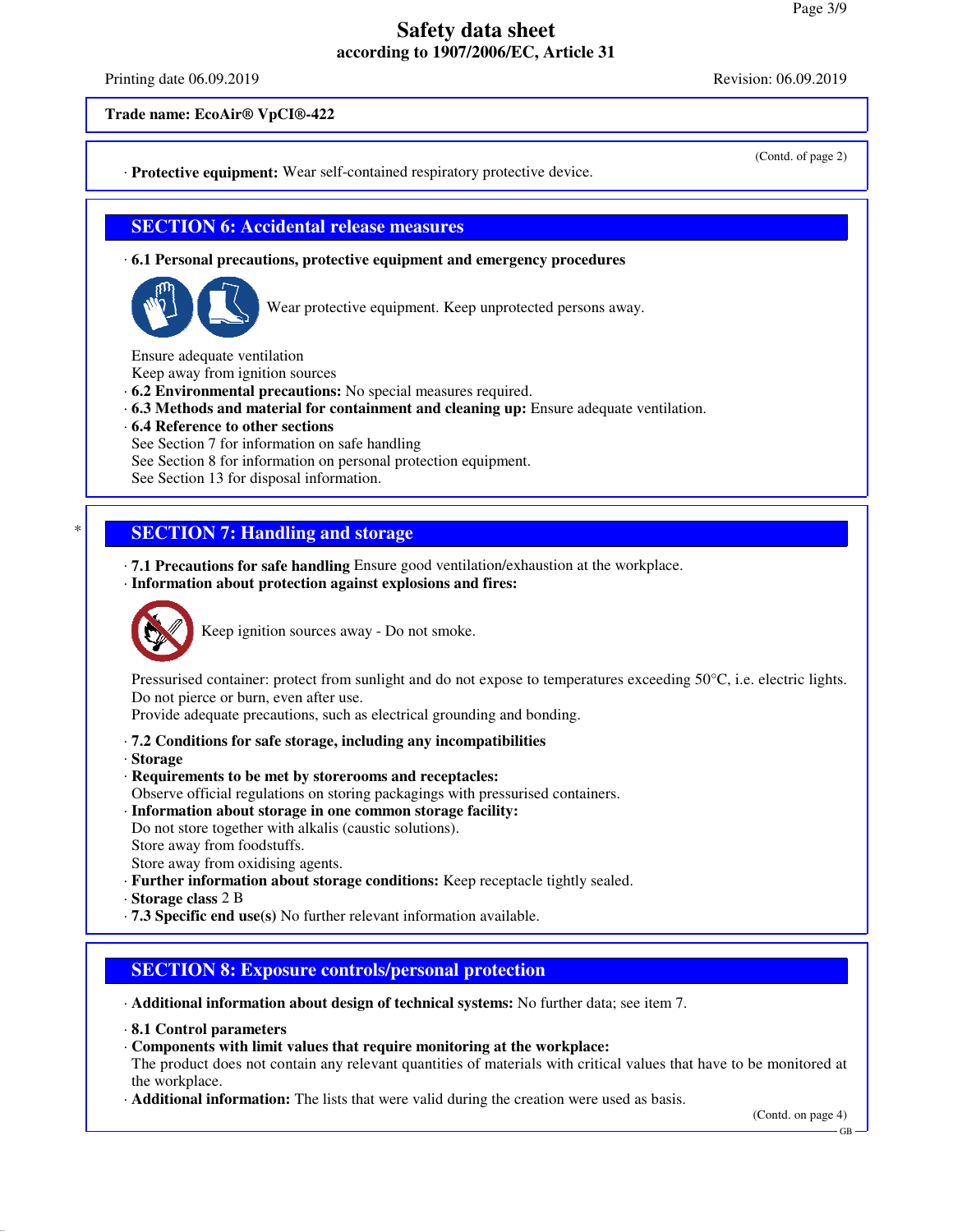Printing date 06.09.2019 Revision: 06.09.2019

#### **Trade name: EcoAir® VpCI®-422**

(Contd. of page 3)

GB

- · **8.2 Exposure controls** Use local exhaust ventilation to control airborne concentrations below exposure limits. · **Personal protective equipment**
- 
- · **General protective and hygienic measures** Keep away from foodstuffs, beverages and feed. Immediately remove all soiled and contaminated clothing Wash hands before breaks and at the end of work. Avoid contact with the eyes and skin.
- · **Breathing equipment:**



Use suitable respiratory protective device in case of insufficient ventilation.

Use respirators and components tested and approved under appropriate government standards such as NIOSH (US) or CEN (EU). To determine the appropriate type of respiratory protection that should be used, a hazard assessment should be performed prior to using the product. Environmental conditions such as ventilation and other contaminants may affect the type of respiratory protection that is chosen.

### · **Protection of hands:**

Protective gloves.

The glove material has to be impermeable and resistant to the product/ the substance/ the preparation. Selection of the glove material on consideration of the penetration times, rates of diffusion and the degradation

#### · **Penetration time of glove material**

The exact break through time has to be found out by the manufacturer of the protective gloves and has to be observed.

- · **Protective Gloves** I.E., Nitrile, Viton, Neoprene
- · **Eye protection:** Tightly sealed goggles.
- · **Body protection:** Protective work clothing.

| .9.1 Information on basic physical and chemical properties<br><b>General Information</b> |                              |  |
|------------------------------------------------------------------------------------------|------------------------------|--|
| $\cdot$ Appearance:                                                                      |                              |  |
| Form:                                                                                    | Aerosol                      |  |
| Colour:                                                                                  | <b>Brown</b>                 |  |
| · Odour:                                                                                 | Characteristic               |  |
| · Odour threshold:                                                                       | Not determined.              |  |
| $\cdot$ pH-value at 20 $\degree$ C:                                                      | $1.7 - 2.5$ (Neat)           |  |
| Change in condition                                                                      |                              |  |
| Melting point/freezing point:                                                            | undetermined                 |  |
| Initial boiling point and boiling range: Not applicable, as aerosol                      |                              |  |
| · Flash point:                                                                           | Not applicable, as aerosol   |  |
| · Flammability (solid, gaseous)                                                          | Not applicable.              |  |
| · Ignition temperature:                                                                  | $1,010$ °C (*)               |  |
| · Decomposition temperature:                                                             | Not determined.              |  |
| $\cdot$ Self igniting:                                                                   | Product is not selfigniting. |  |
| · Explosive properties:                                                                  | Not determined.              |  |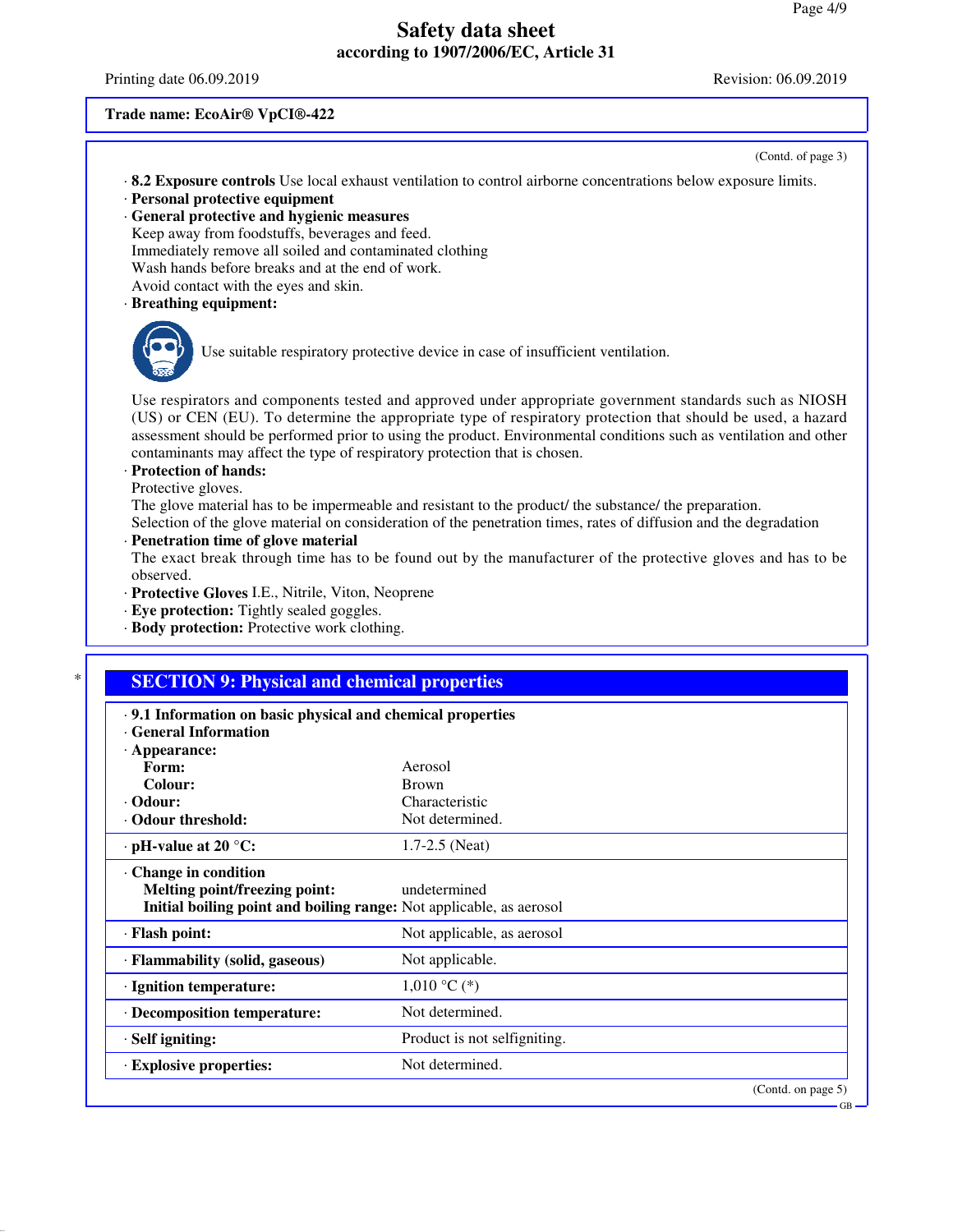Printing date 06.09.2019 Revision: 06.09.2019

**Trade name: EcoAir® VpCI®-422**

|                                           | (Contd. of page 4)                                                       |
|-------------------------------------------|--------------------------------------------------------------------------|
| · Explosion limits:                       |                                                                          |
| Lower:                                    | Not determined.                                                          |
| Upper:                                    | Not determined.                                                          |
| $\cdot$ Vapour pressure at 20 °C:         | 23 hPa $(*)$                                                             |
| · Density:                                | Not determined                                                           |
| · Relative density                        | Not determined.                                                          |
| · Vapour density                          | Not determined.                                                          |
| · Evaporation rate                        | Not applicable.                                                          |
| · Solubility in / Miscibility with        |                                                                          |
| Water:                                    | Fully miscible                                                           |
| · Partition coefficient: n-octanol/water: | Not determined.                                                          |
| $\cdot$ Viscosity:                        |                                                                          |
| dynamic:                                  | Not determined.                                                          |
| kinematic:                                | Not determined.                                                          |
| $\cdot$ 9.2 Other information             | The above data are typical values and do not constitute a specification. |
|                                           | *Properties have been calculated.                                        |

#### **SECTION 10: Stability and reactivity**

- · **10.1 Reactivity** Reacts with Alkalis.
- · **10.2 Chemical stability** Stable under recommended storage conditions
- · **Thermal decomposition / conditions to be avoided:** No decomposition if used according to specifications.
- · **10.3 Possibility of hazardous reactions** No dangerous reactions known
- · **10.4 Conditions to avoid**

Avoid contact with hot surfaces. Heat. No flames, no sparks. Eliminate all sources of ignition.

- · **10.5 Incompatible materials:** Alkaline materials
- · **10.6 Hazardous decomposition products:** No dangerous decomposition products known

## **SECTION 11: Toxicological information**

· **11.1 Information on toxicological effects**

· **Acute toxicity** Based on available data, the classification criteria are not met.

#### · **LD/LC50 values that are relevant for classification:**

**77-92-9 citric acid**

Oral LD50 6,730 mg/kg (rat)

- · **Primary irritant effect:**
- · **Skin corrosion/irritation** Based on available data, the classification criteria are not met.
- · **Serious eye damage/irritation**
- Causes serious eye irritation.
- · **Respiratory or skin sensitisation** Based on available data, the classification criteria are not met.
- · **CMR effects (carcinogenity, mutagenicity and toxicity for reproduction)**
- · **Germ cell mutagenicity** Based on available data, the classification criteria are not met.
- · **Carcinogenicity** Based on available data, the classification criteria are not met.
- · **Reproductive toxicity** Based on available data, the classification criteria are not met.
- · **STOT-single exposure** Based on available data, the classification criteria are not met.
- · **STOT-repeated exposure** Based on available data, the classification criteria are not met.

(Contd. on page 6)

GB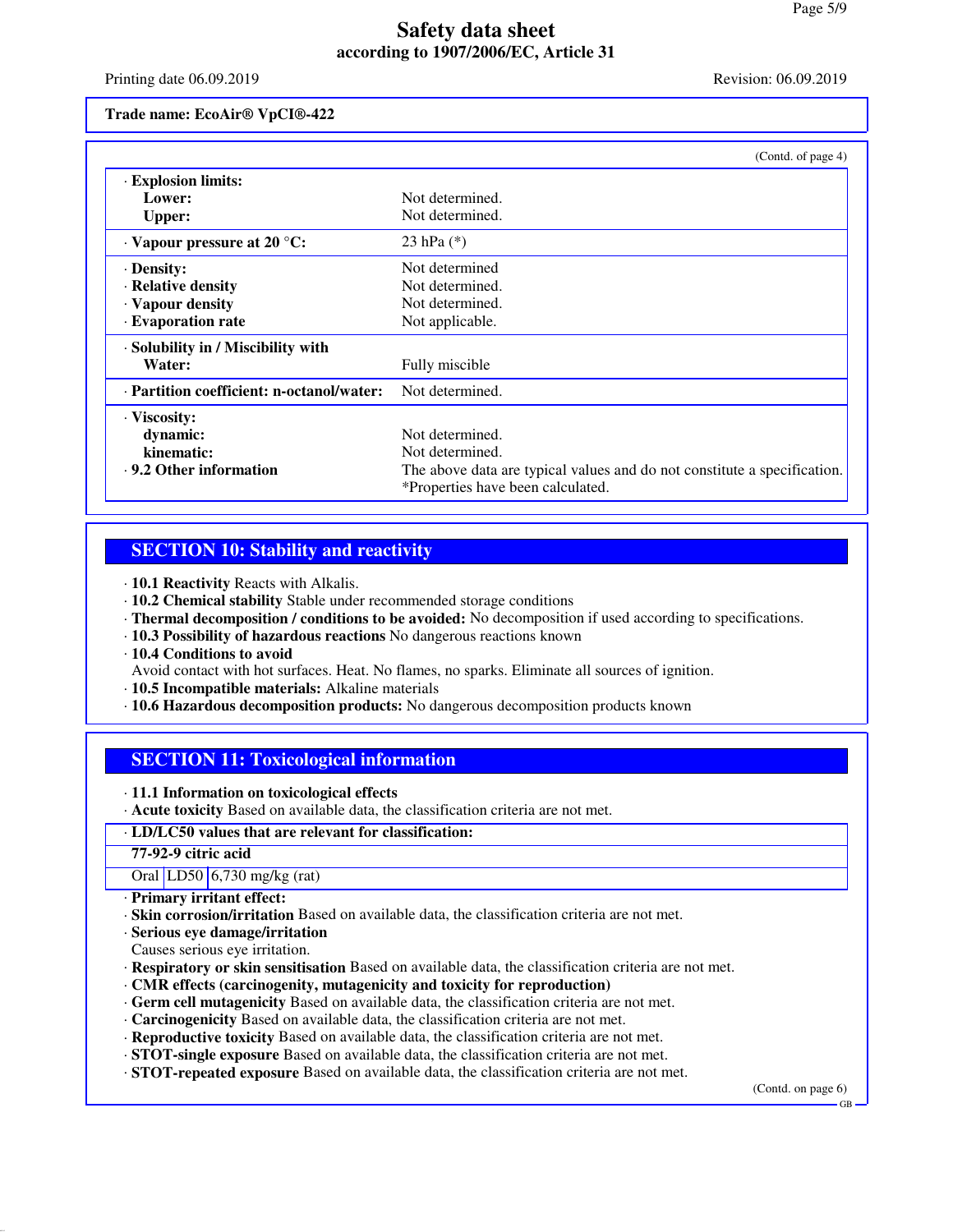Printing date 06.09.2019 Revision: 06.09.2019

(Contd. of page 5)

**Trade name: EcoAir® VpCI®-422**

· **Aspiration hazard** Based on available data, the classification criteria are not met.

### **SECTION 12: Ecological information**

· **12.1 Toxicity**

| · Aquatic toxicity: |                                                       |  |
|---------------------|-------------------------------------------------------|--|
|                     | LC50/96 h 354 mg/l (Cyprinodon variegatus) (96 hours) |  |
|                     | LC50/48 h 107 mg/l (Americamysis bahia) (48 Hours)    |  |
|                     | 707 mg/l (Cyprinodon variegatus) (48 Hours)           |  |
| LC50                | 199 mg/l (Americamysis bahia) (24 Hours)              |  |
|                     | 707 mg/l (Cyprinodon variegatus) (24 Hours)           |  |
|                     | 295 mg/l (Daphnia pulex) (48 Hours)                   |  |
|                     | 109 mg/l (Mysidopsis bahia) (48 Hours)                |  |
|                     | 528 mg/l (Menidia beryllina) (48 Hours)               |  |
|                     | 402 mg/l (Pimephales promelas) (48 Hours)             |  |
| LC50/72 h           | 379 mg/l (Cyprinodon variegatus) (72 Hours)           |  |
| <b>LOEC</b>         | 400 mg/l (Daphnia pulex)                              |  |
|                     | 100 mg/l (Mysidopsis bahia)                           |  |
|                     | 400 mg/l (Menidia beryllina)                          |  |
|                     | 800 mg/l (Pimephales promelas)                        |  |
| <b>NOEC</b>         | 63 mg/l (Americamysis bahia) (48 Hours)               |  |
|                     | 250 mg/l (Cyprinodon variegatus) (96 hours)           |  |
|                     | 200 mg/l (Daphnia pulex)                              |  |
|                     | 50 mg/l (Mysidopsis bahia)                            |  |
|                     | 200 mg/l (Menidia beryllina)                          |  |
|                     | 400 mg/l (Pimephales promelas)                        |  |
| 11 1 D.,            | ictores and decredebility No further relation info    |  |

· **12.2 Persistence and degradability** No further relevant information available.

· **12.3 Bioaccumulative potential** No further relevant information available.

· **12.4 Mobility in soil** No further relevant information available.

- · **12.5 Results of PBT and vPvB assessment**
- · **PBT:** Not applicable.

· **vPvB:** Not applicable.

· **12.6 Other adverse effects** No further relevant information available.

## **SECTION 13: Disposal considerations**

· **13.1 Waste treatment methods**

· **Recommendation** Dispose of in accordance with local, state, and federal regulations.

· **European waste catalogue**

The European Waste Catalogue (EWC) waste codes do not refer to product but to origin. The manufacturer is therefore unable to quote a waste code for products which are used in various industries. Any codes shown should be regarded as a recommendation to the user.

#### 07 00 00 WASTES FROM ORGANIC CHEMICAL PROCESSES

07 07 00 wastes from the MFSU of fine chemicals and chemical products not otherwise specified

07 07 99 wastes not otherwise specified

(Contd. on page 7)

GB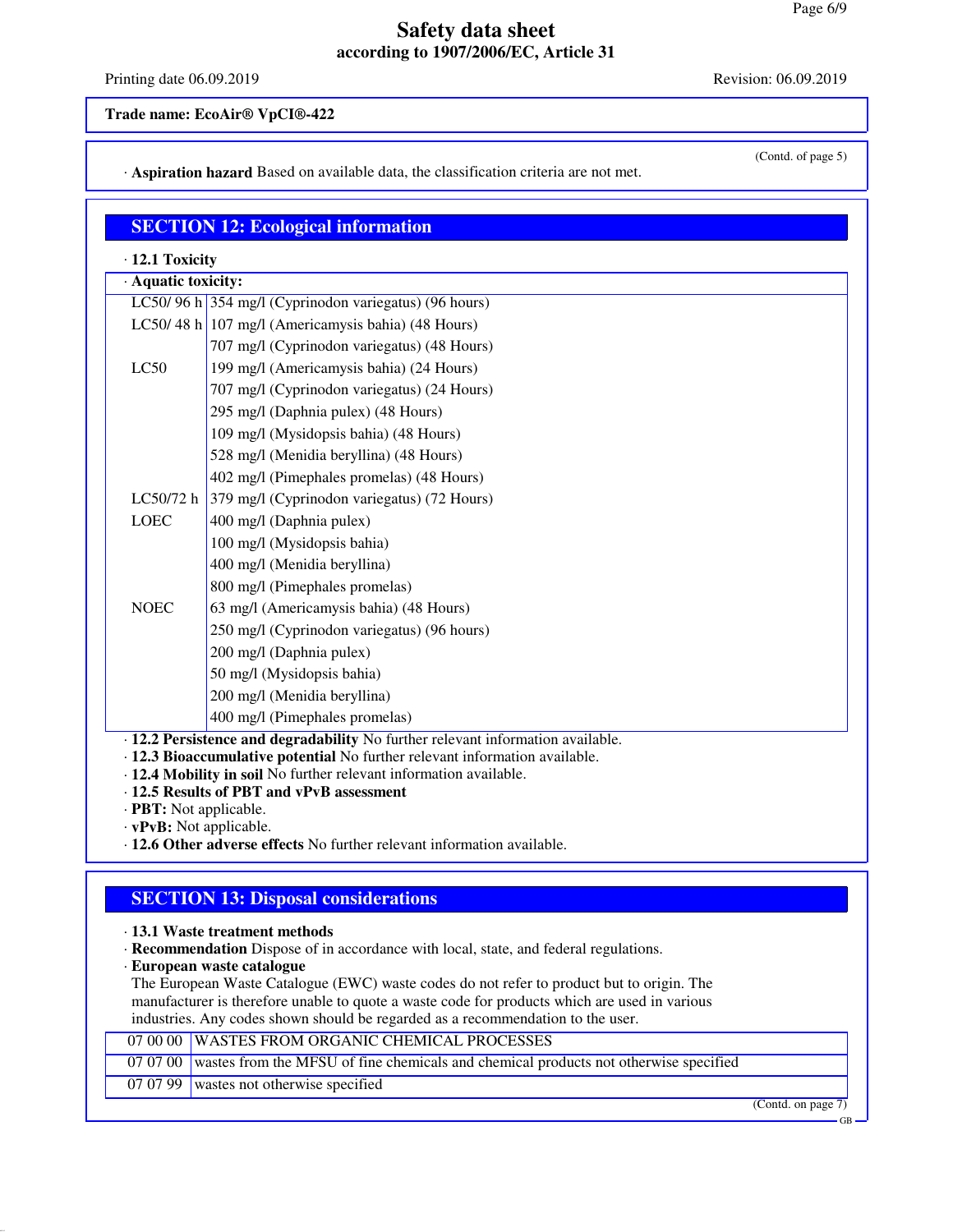Printing date 06.09.2019 Revision: 06.09.2019

(Contd. of page 6)

**Trade name: EcoAir® VpCI®-422**

HP4 Irritant - skin irritation and eye damage

· **Uncleaned packagings:**

· **Recommendation:** Disposal must be made according to official regulations.

· **Recommended cleansing agent:** Water, if necessary with cleansing agents.

| $\cdot$ 14.1 UN-Number<br>· ADR, IMDG, IATA                                                       | <b>UN1950</b>                                                                                                                                                                           |
|---------------------------------------------------------------------------------------------------|-----------------------------------------------------------------------------------------------------------------------------------------------------------------------------------------|
| $\cdot$ 14.2 UN proper shipping name<br>$\cdot$ ADR<br>$\cdot$ IMDG<br>$\cdot$ IATA               | 1950 AEROSOLS<br><b>AEROSOLS</b><br>AEROSOLS, non-flammable                                                                                                                             |
| · 14.3 Transport hazard class(es)<br>$·$ ADR                                                      |                                                                                                                                                                                         |
| · Class<br>· Label                                                                                | 2.5A Gases.<br>2.2                                                                                                                                                                      |
| · IMDG, IATA<br>· Class<br>· Label                                                                | 2.2<br>2.2                                                                                                                                                                              |
| · 14.4 Packing group<br>· ADR, IMDG, IATA                                                         | Not applicable<br>not regulated                                                                                                                                                         |
| · 14.5 Environmental hazards:                                                                     | Not applicable.                                                                                                                                                                         |
| · 14.6 Special precautions for user<br>· Danger code (Kemler):<br>· EMS Number:<br>· Stowage Code | Warning: Gases.<br>$F-D.S-U$<br>SW1 Protected from sources of heat.<br>SW22 For AEROSOLS with a maximum capacity of 1 litre:<br>Category A. For AEROSOLS with a capacity above 1 litre: |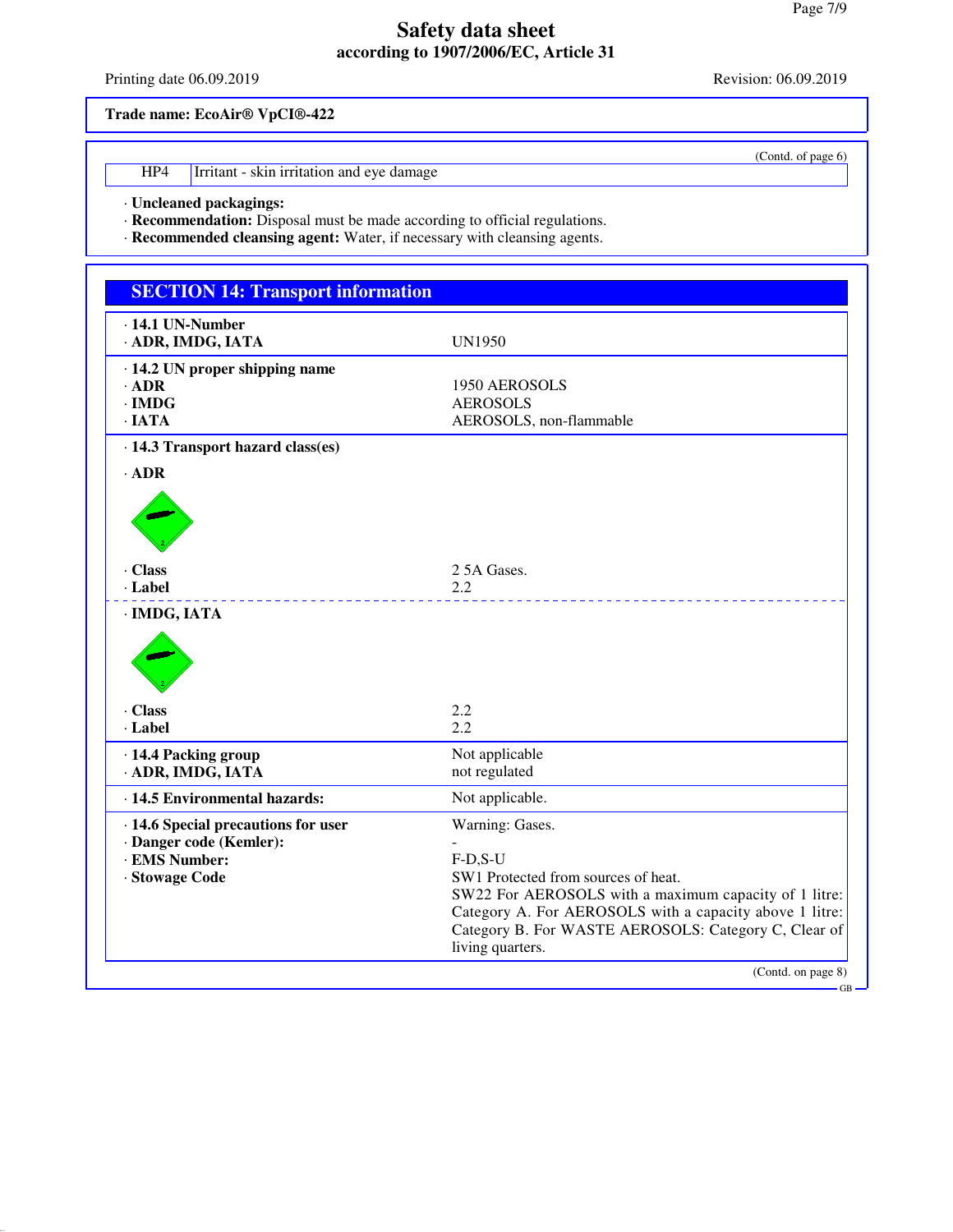Printing date 06.09.2019 Revision: 06.09.2019

**Trade name: EcoAir® VpCI®-422**

|                                                   | (Contd. of page 7)                                                                    |
|---------------------------------------------------|---------------------------------------------------------------------------------------|
| · Segregation Code                                | SG69 For AEROSOLS with a maximum capacity of 1 litre:                                 |
|                                                   | Segregation as for class 9. Stow "separated from" class 1<br>except for division 1.4. |
|                                                   | For AEROSOLS with a capacity above 1 litre:                                           |
|                                                   | Segregation as for the appropriate subdivision of class 2.                            |
|                                                   | For WASTE AEROSOLS:                                                                   |
|                                                   | Segregation as for the appropriate subdivision of class 2.                            |
| · 14.7 Transport in bulk according to Annex II of |                                                                                       |
| <b>Marpol and the IBC Code</b>                    | Not applicable.                                                                       |
| · Transport/Additional information:               |                                                                                       |
| $\cdot$ ADR                                       |                                                                                       |
| $\cdot$ Limited quantities (LQ)                   | 1L                                                                                    |
| $\cdot$ Excepted quantities (EQ)                  | Code: E0                                                                              |
|                                                   | Not permitted as Excepted Quantity                                                    |
| · Transport category                              | 3                                                                                     |
| · Tunnel restriction code                         | E                                                                                     |
| $\cdot$ IMDG                                      |                                                                                       |
| $\cdot$ Limited quantities (LQ)                   | 1L                                                                                    |
| $\cdot$ Excepted quantities (EQ)                  | Code: E0                                                                              |
|                                                   | Not permitted as Excepted Quantity                                                    |
| · UN "Model Regulation":                          | UN 1950 AEROSOLS, 2.2                                                                 |

## **SECTION 15: Regulatory information**

· **15.1 Safety, health and environmental regulations/legislation specific for the substance or mixture**

- · **Directive 2012/18/EU**
- · **Named dangerous substances ANNEX I** None of the ingredients is listed.
- · **REGULATION (EC) No 1907/2006 ANNEX XVII** Conditions of restriction: 3
- · **National regulations**
- · **Other regulations, limitations and prohibitive regulations**
- · **Substances of very high concern (SVHC) according to REACH, Article 57** None
- · **15.2 Chemical safety assessment:** A Chemical Safety Assessment has not been carried out.

## **SECTION 16: Other information**

This information is based on our present knowledge. However, this shall not constitute a guarantee for any specific product features and shall not establish a legally valid contractual relationship. Cortec Corporation does not warranty any translation of this SDS not created by Cortec Corporation.

#### · **Relevant phrases**

H319 Causes serious eye irritation.

· **Abbreviations and acronyms:**

RID: Règlement international concernant le transport des marchandises dangereuses par chemin de fer (Regulations Concerning the International Transport of Dangerous Goods by Rail)

ICAO: International Civil Aviation Organisation

ADR: Accord européen sur le transport des marchandises dangereuses par Route (European Agreement concerning the International Carriage of Dangerous Goods by Road)

IMDG: International Maritime Code for Dangerous Goods

IATA: International Air Transport Association

GHS: Globally Harmonised System of Classification and Labelling of Chemicals

(Contd. on page 9)

GB